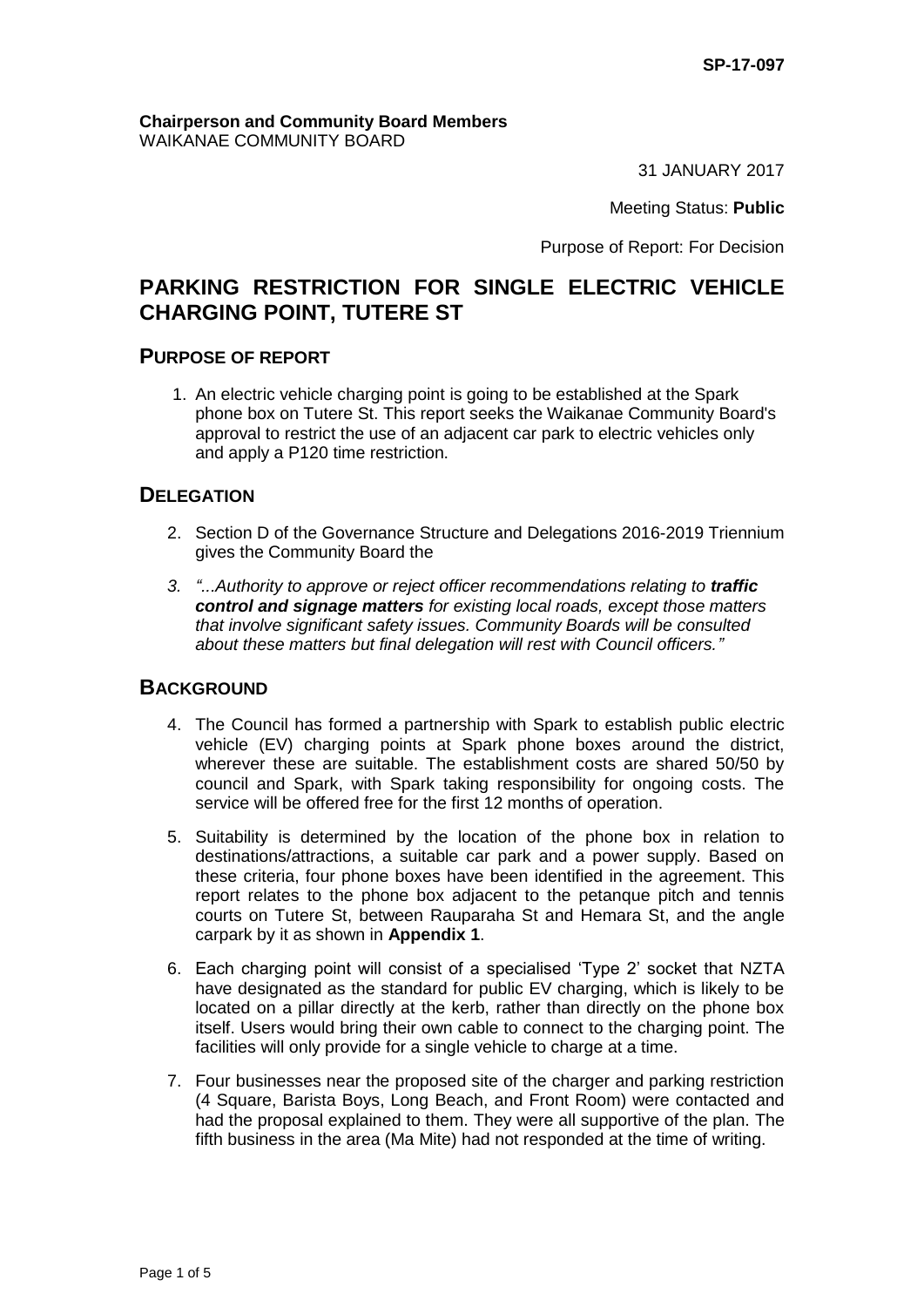- 8. There are presently no parking restrictions in effect for the proposed park or those near it.
- 9. Council compliance staff currently monitor and regulate parking throughout the district. Monitoring of this space would be captured as part of the wider monitoring of the Waikanae area. If the Environmental Standards Team received complaints about inconsiderate use of the EV space they have the capacity to increase patrols if required.
- 10. The Council is empowered to make parking restrictions in relation to the type of vehicle that can park in an area by the Traffic Bylaw 2010. An electric vehicle is a clearly defined type of vehicle.

#### **ISSUES AND OPTIONS**

#### **Issues**

- 11. The charging point will be a limited resource, so parking restrictions are desirable. A restriction on the type of vehicle that can use the park to be 'EV only' will discourage petrol and diesel vehicle owners from occupying it. A time limit on the park will likewise motivate drivers to move their vehicle after it has charged so others can use it.
- 12. In practical terms, parking enforcement officers can identify an EV if it is plugged into the charging point, which it should be, given that is the purpose of the park. NZTA are planning a change to the motor vehicle registry that will more clearly identify EVs, so referring to this can be a back-up method.
- 13. The charging point will provide 'standard' (aka 'slow') charging. Using this, a Nissan Leaf EV (currently the most common type in NZ) will acquire around 20km of additional range per hour.

### Option 1

14. An EV only restriction and a P120 time limit is proposed for the park. This will give time for an EV owner to visit the local attractions at Waikanae Beach while obtaining a significant 'top-up' charge (40km extra range). This is the recommended option.

### Option 2

15. Variants to the restriction could be considered, namely the length of time, or to not include the 'EV-only' provision. These are not recommended. It is possible the time limit may need to be reduced in a few years' time as cars that can charge faster than the Nissan Leaf become more common.

### Option 3

16. No restriction/maintain status quo. The project can proceed without a parking restriction, but this will encourage EV owners to run their cable a longer distance between the charging point and the car, if they find the closest park occupied. This may present a tripping hazard. This option is not recommended.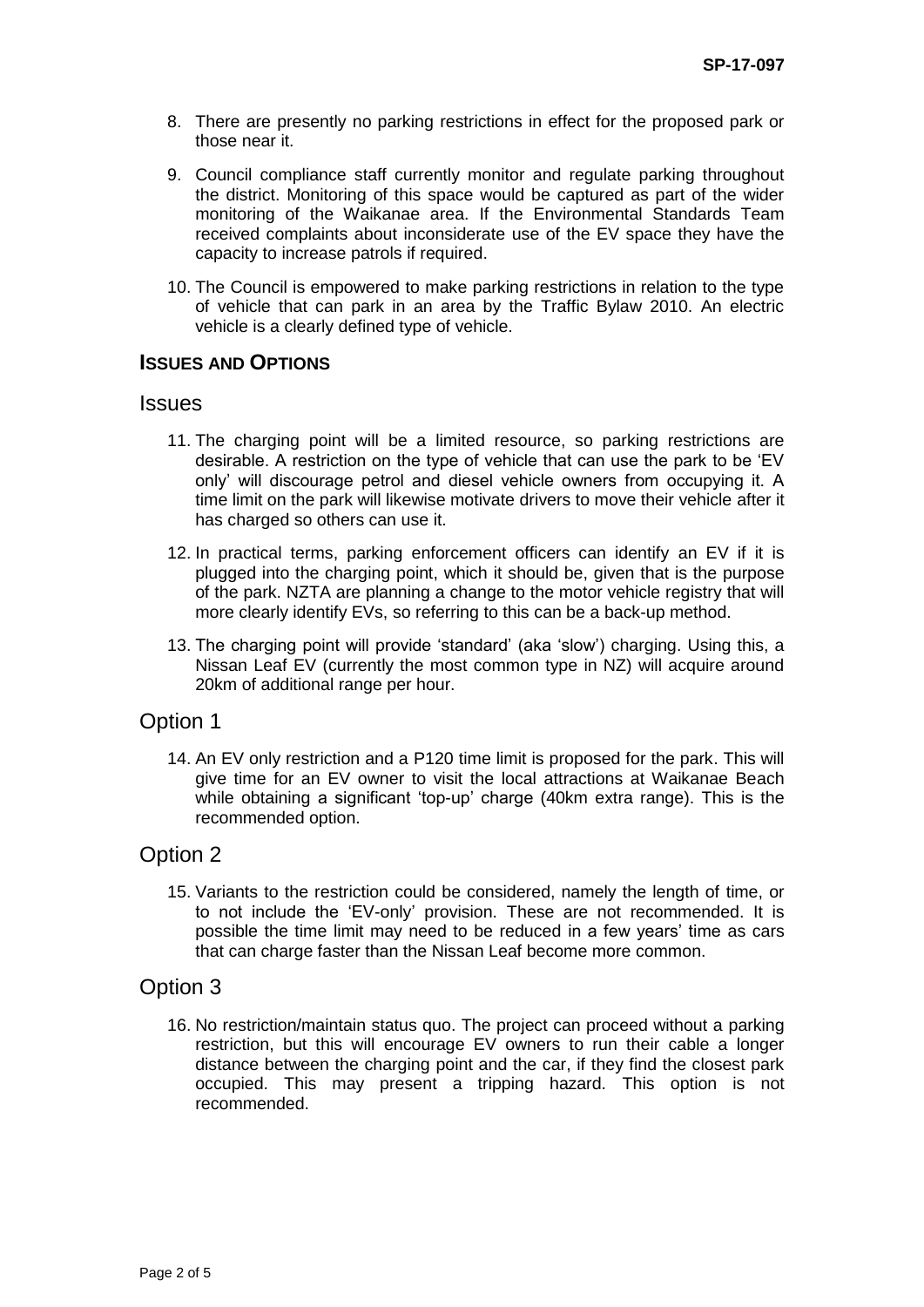### Legal considerations

17. There are no legal considerations other than ensuring the new signage and road-markings used are in accordance with New Zealand Transport Agency (NZTA) guidelines. NZTA have gazetted standard symbols for EV charging and parking and these will be used. These are shown in **Appendix 2.**

## Financial considerations

18. The cost of the signage and road marking would be met from existing budgets.

### **Publicity**

19. Once the charging point has been established, it will be publicised through normal council communication channels.

# **RECOMMENDATION**

20. That the Waikanae Community Board approves the implementation of an EVonly and P120 parking restriction (including the installation of associated signage and ground marking) on the carpark indicated in Appendix 1 of report IS-16-1949.

**Report prepared by Approved for submission Approved for submission**

| Jake Roos               | Sean Mallon                    | Sarah Stevenson              |
|-------------------------|--------------------------------|------------------------------|
| <b>Senior Programme</b> | <b>Group Manager</b>           | <b>Group Manager</b>         |
| <b>Advisor (Env.)</b>   | <b>Infrastructure Services</b> | <b>Strategy and Planning</b> |

#### **ATTACHMENTS**

- Appendix 1 Location of car-parking space where restrictions are proposed
- Appendix 2 Design of standard signage and ground marking for car-parks designated for EV charging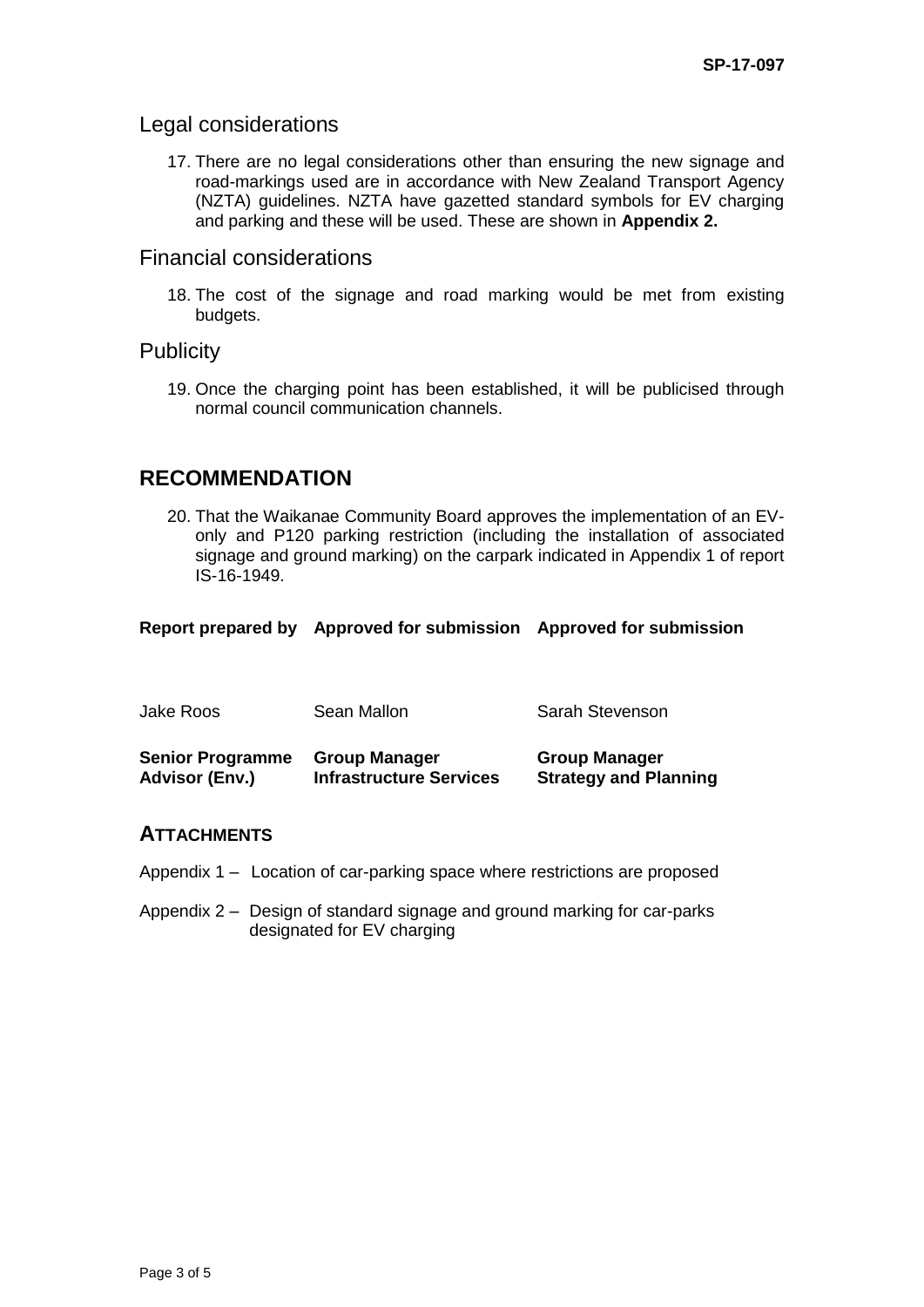

**Appendix 1 - location of car-parking space where restrictions are proposed**